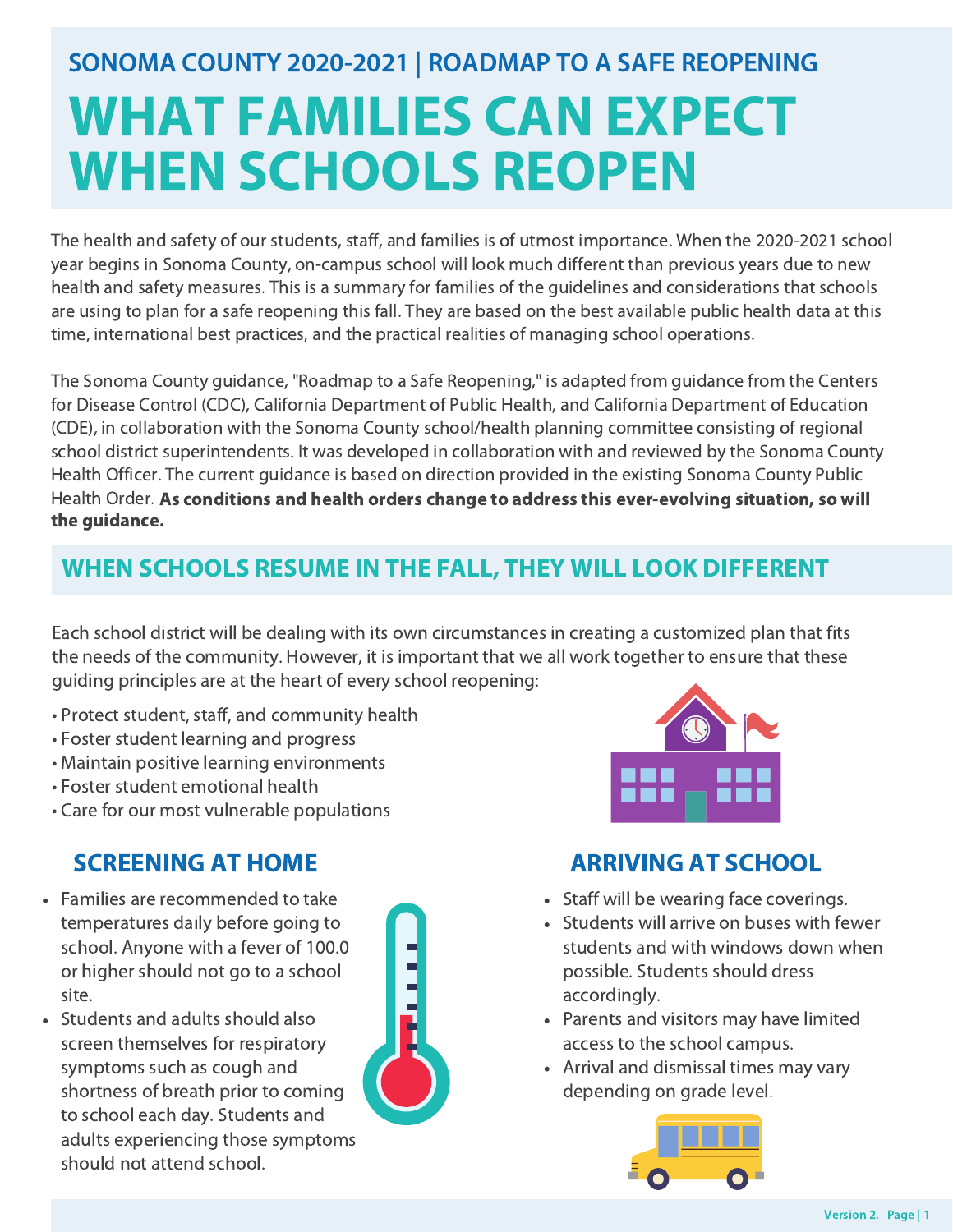# HEALTH & SAFETY AT SCHOOL

### **HYGIENE**

Schools will teach and reinforce hand washing with soap and water for at least 20 seconds and increase monitoring to ensure adherence among students and staff.

Schools will clean and disinfect frequently touched surfaces (e.g., playground equipment, door handles, sink handles, drinking fountains) within the school and on school buses at least daily or between use as much as possible.

Schools will limit sharing of supplies between students and disinfect between uses if sharing is unavoidable.

Each student's personal belongings will be separated from others' and in individually labeled containers, cubbies, or areas.







### FACE MASKS

Schools will teach and reinforce the use of cloth face coverings in compliance with the current county health order and state mandate. Currently, California has mandated that masks will be required in indoor settings for all children over age two. This is part of a statewide effort to enforce the importance of wearing masks to help stop the spread of Coronavirus. There will be exemptions for students with medical concerns.

# SOCIAL DISTANCING

Social distancing will help limit the spread of the virus. Schools will consider the following strategies to maintain smaller groups of students in shared spaces.

#### These may be modified in future health orders as the school year progresses.

- Modify school schedules
- Keep students in smaller groups
- Serve meals in small group settings
- Serve individually plated or boxed meals
- Space desks further apart to ensure a minimum distance of 6 feet between students
- Stagger lunches, recesses, and other transition times
- Restrict visitors on campus
- Avoid hosting large gatherings such as assemblies and dances
- Where possible, keep student cohorts from mixing

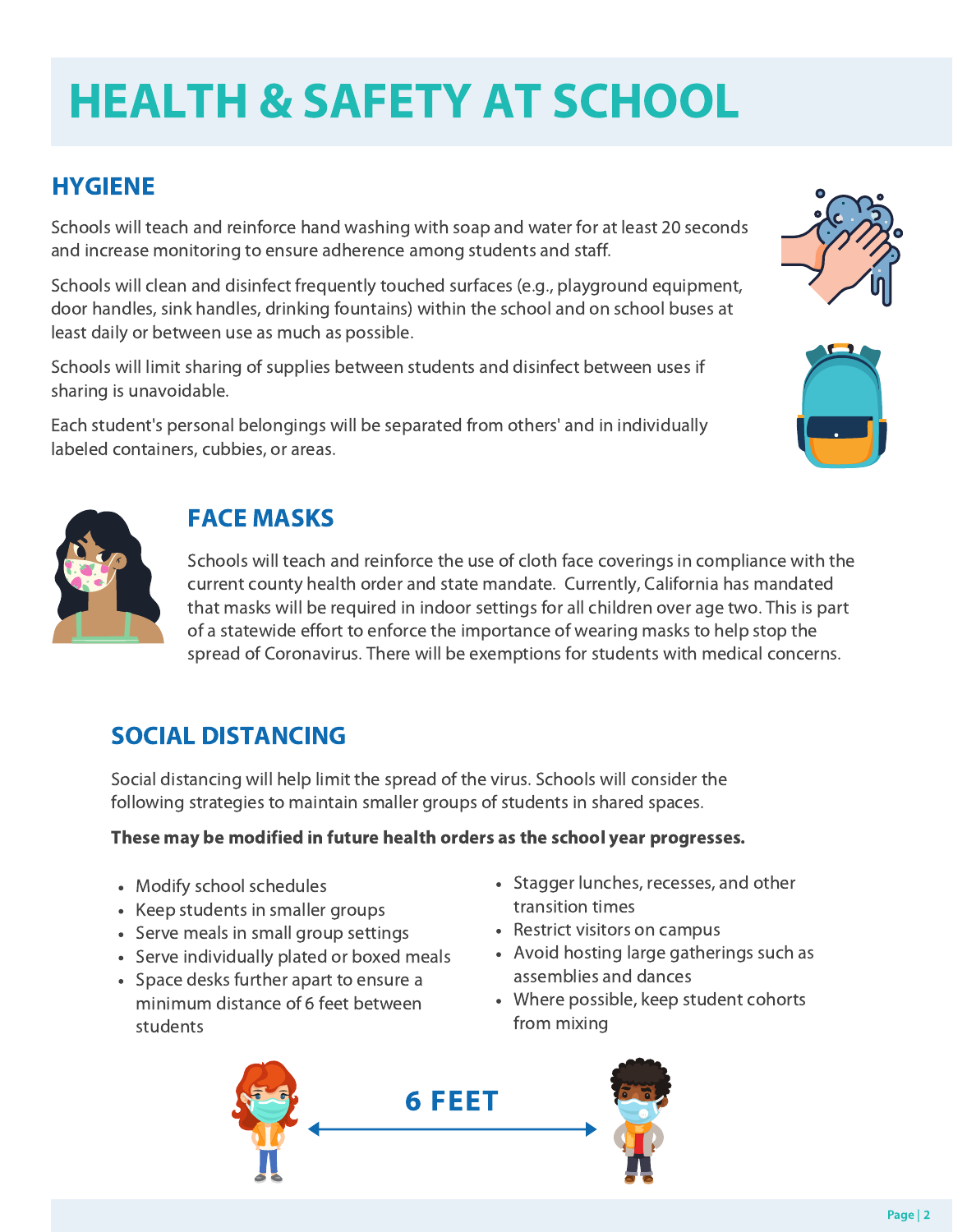# **INSTRUCTIONAL OPTIONS FOR SCHOOL DISTRICTS**

Quality instruction and commitment to equity for ALL students continues to be a quiding principle for Sonoma County schools. Each district will make decisions based on available resources, local needs, and state policy. Districts are encouraged to prioritize providing a high-quality instructional program by following best practices in the areas of:

- Curriculum selection and instructional delivery models
- Assessment practices and policies, including local and statewide assessments
- Services to special populations, including students with disabilities, socioeconomically disadvantaged students, English Learners, homeless and foster youth
- Access and use of instructional technology
- Expanded learning opportunities
- Other key systems and services

# **2020-2021 Learning Model Considerations Options to Serve All Students in the Current Moment**

### **Guiding Principles**

• Protect student, staff, and community health • Foster student learning and progress • Maintain positive learning environments • Foster student emotional health • Care for our most vulnerable populations

#### **TRADITIONAL LEARNING MODEL**

W T

- Daily classroom attendance
- Integrated social emotional learning
- Standards-based curriculum
- Student engagement through instructional best practices
- Expanded technology skills through 1:1 device initiative and digital citizenship
- Interventions and enrichment to accommodate all learners

#### **BLENDED LEARNING MODEL** (MODIFIED TRADITIONAL)

**THE REAL** 

#### Social distancing model with two full-day classroom attendance and three-day distance learning program

- Integrated social emotional learning
- Standards-based curriculum
- Student engagement through instructional best practices and interactive technology
- Classroom-based interventions and enrichment to accommodate all leaners
- Supplemental digital support for academic and social emotional learning

#### **DISTANCE LEARNING MODEL**

W T

- Daily interactions and teaching from classroom teacher through technology while student learns at home
- Integrated social emotional learning
- Standards-based curriculum
- Student engagement through instructional best practices and interactive technology
- Targeted intervention and enrichment
- Supplemental digital support for academic and social emotional learning

#### **HYBRID MODEL** (INDEPENDENT LEARNING)

II T

- Scheduled interactions with teacher at school and through technology while student learns at home
- Social emotional supports
- Standards-based curriculum
- Student engagement through instructional best practices and interactive technology
- Targeted intervention and enrichment
- Supplemental digital support for academic and social emotional learning

### **Providing Meaningful Learning to Ensure Health and Safety**

Note: The selection of a learning model should be informed by local district conditions along with quidance from the Sonoma County Office of Education, Sonoma County's Public Health Officer, California Department of Public Health (CDPH), and the Centers for Disease Control and Prevention (CDC).